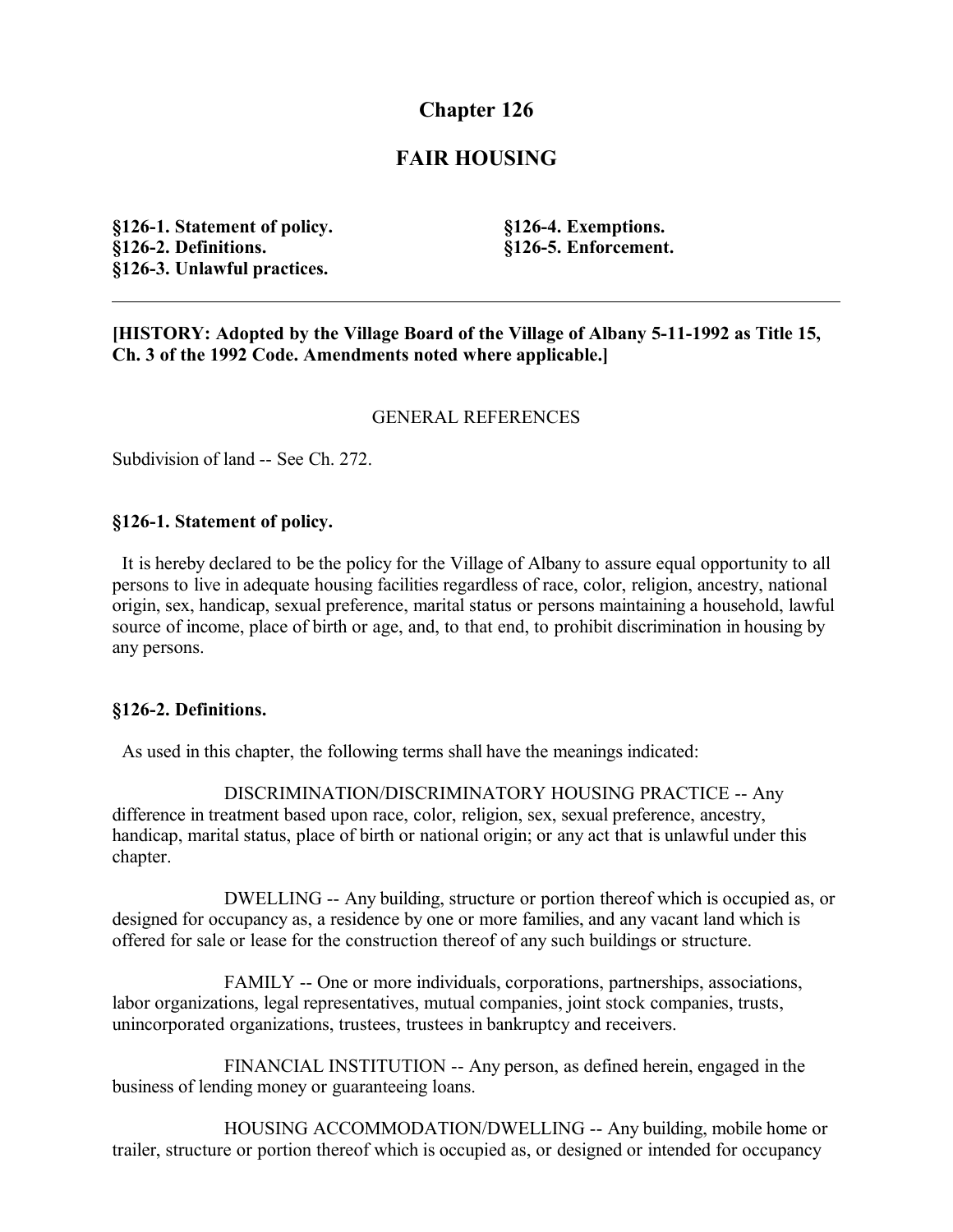as, a residence by one or more families, and any vacant land which is offered for sale or lease for the construction or location thereon of any real property, as defined herein, used or intended to be used for any of the purposes set forth in this subsection.

MORTGAGE BROKER -- An individual who is engaged in or who performs the business or services of a mortgage broker as defined by the Wisconsin Statutes.

OPEN MARKET -- The market which is informed of the availability for sale, purchase, rental or lease of any housing accommodation, whether informed through a real estate broker or by advertising by publication, signs or by any other advertising methods directed to the public, or any portion thereof, indicating that the property is available for sale, purchase, rental or lease.

OWNER -- Lessee, sublessee, cotenant, assignee, managing agent or other person having the right of ownership or possession, or the right to sell, rent or lease any housing accommodation.

PERSON -- Individuals, children, firms, associations, joint ventures, partnerships, estates, trusts, business trusts, syndicates, fiduciaries, corporations and all other groups or combinations.

REAL ESTATE BROKER/REAL ESTATE SALESMAN -- Any individual qualified by law who, for a fee, commission, salary or for other valuable consideration, or who with the intention of receiving or collecting the same, lists, sells, purchases, rents or leases any housing accommodations, including options thereupon, or who negotiates or attempts to negotiate a loan, secured by a mortgage or other encumbrance, upon transfer of any housing accommodation; or who is engaged in the business of charging an advance fee or contracting for collection of a fee in connection with a contract whereby he undertakes to promote the sale, purchase, rental or lease of any housing accommodation through its listing in a publication issued primarily for such purpose; or an individual employed by or acting on behalf of any of these.

REAL PROPERTY -- Buildings, structures, lands, tenements, leaseholds, cooperatives and condominiums.

## **§126-3. Unlawful practices.**

 In connection with any of the transactions set forth in this section which affect any housing accommodation on the open market, or in connection with any public sale, purchase, rental or lease of any accommodation, it shall be unlawful within the village for a person, owner, financial institution, real estate broker or real estate salesman, or any representative of the above, to:

A. Refuse to sell, purchase, rent or lease or deny to or withhold any housing accommodation from a person because of his race, color, religion, ancestry, national origin, handicap, marital status, sexual preference, sex, age or place of birth;

B. Discriminate against a person in the terms, conditions or privileges of the sale, purchase, rental or lease of any housing accommodation, or in the furnishing of facilities or services in connection therewith;

C. Refuse to receive or transmit a bona fide offer to sell, purchase, rent or lease any housing accommodation from or to a person because of his race, color, religion, ancestry, national origin, handicap, marital status, sexual preference, sex, age or place of birth;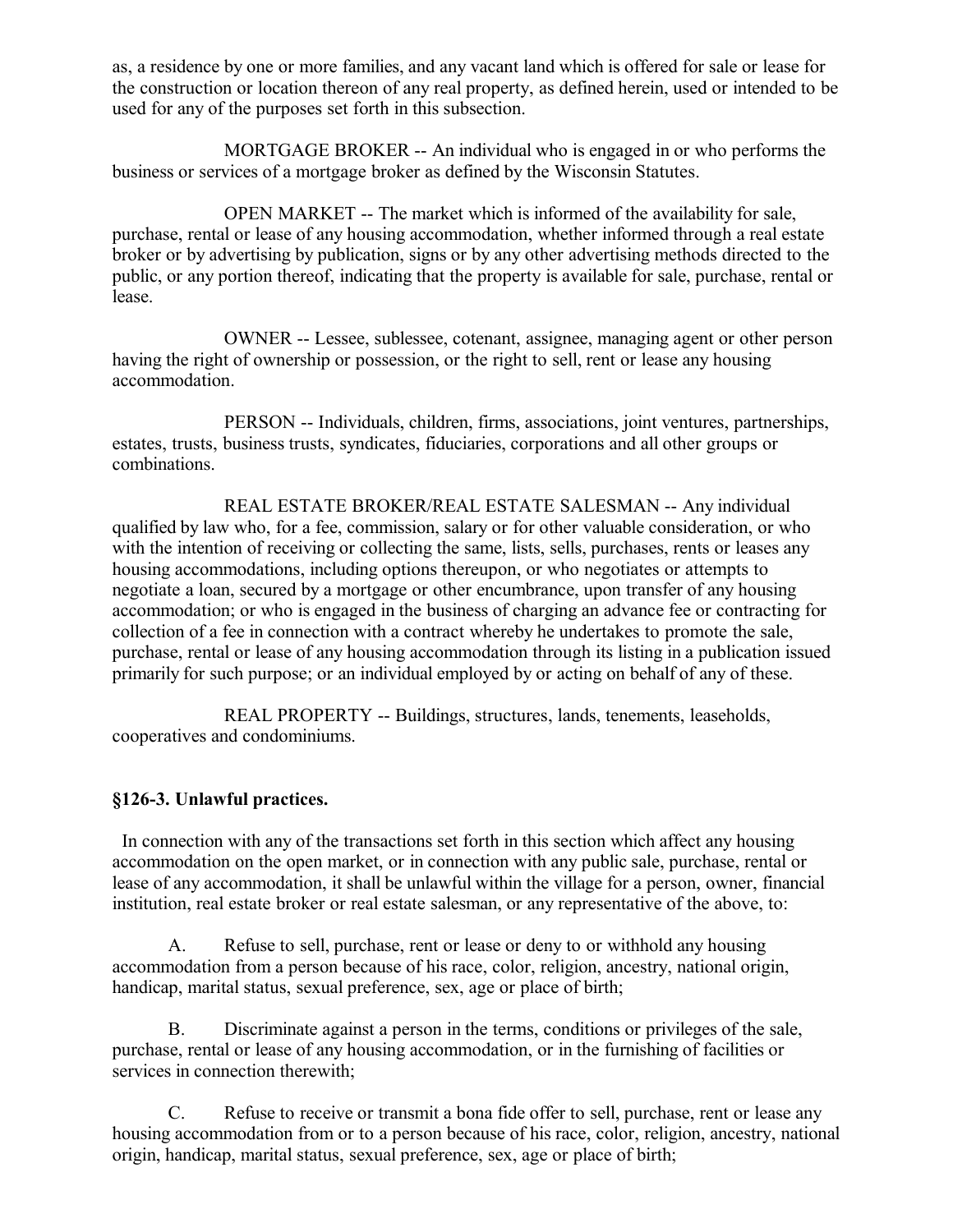D. Refuse to negotiate for the sale, purchase, rental or lease of any housing accommodation to a person because of his race, color, religion, ancestry, national origin, handicap, marital status, sexual preference, sex, age or place of birth;

E. Represent to a person that any housing accommodation is not available for inspection, sale, purchase, rental or lease when in fact it is so available, or to refuse to permit a person to inspect any housing accommodation because of his race, color, religion, national origin, handicap, marital status, sexual preference, sex, age or place of birth;

F. Make, publish, print, circulate, post or mail, or cause to be made, published, printed, circulated, posted or mailed, any notice, statement or advertisement or to announce a policy; or to sign or to use a form of application for the sale, purchase, rental, lease or financing of any housing accommodation; or to make a record of inquiry in connection with the prospective sale, purchase, rental, lease or financing of any housing accommodation which indicates any discrimination or any intent to make a discrimination;

G. Offer, solicit, accept or use a list of any housing accommodation for sale, purchase, rental or lease with the understanding that a person may be subjected to discrimination in connection with such sale, purchase, rental or lease or in the furnishing of facilities or services in connection therewith;

H. Induce, directly or indirectly, or attempt to induce directly or indirectly, the sale, purchase, rental or lease, or the listing for any of the above, of any housing accommodation by representing that the presence or anticipated presence of persons of any particular race, color, religion, ancestry, national origin, handicap, marital status, sexual preference, sex, age or place of birth in the area to be affected by such sale, purchase, rental or lease will or may result in either:

- (1) The lowering of property values in the area;
- (2) An increase in criminal or antisocial behavior in the area; or
- (3) A decline in the quality of schools serving the area.

I. Make any misrepresentations concerning the listing for sale, purchase, rental or lease, or the anticipated listing of any of the above, or the sale, purchase, rental or lease of any housing accommodation in any area in the village for the purpose of inducing or attempting to induce any such listing or any of the above transactions;

J. Engage in or hire to be done, or to conspire with others to commit acts or activities of any nature, the purpose of which is to coerce, cause panic, incite unrest or create or play upon fear, with the purpose of either discouraging or inducing, or attempting to induce, the sale, purchase, rental or lease, or the listing for any of the above, of any housing accommodation;

K. Retaliate or discriminate in any manner against a person because he has opposed a practice declared unlawful by this chapter or because he has filed a complaint, testified, assisted or participated in any manner in any investigation, proceeding, hearing or conference under this chapter;

L. Aid, abet, incite, compel or coerce any person to engage in any of the practices prohibited by this chapter; or to obstruct or prevent any person from complying with the provisions of this chapter, or any orders issued thereunder;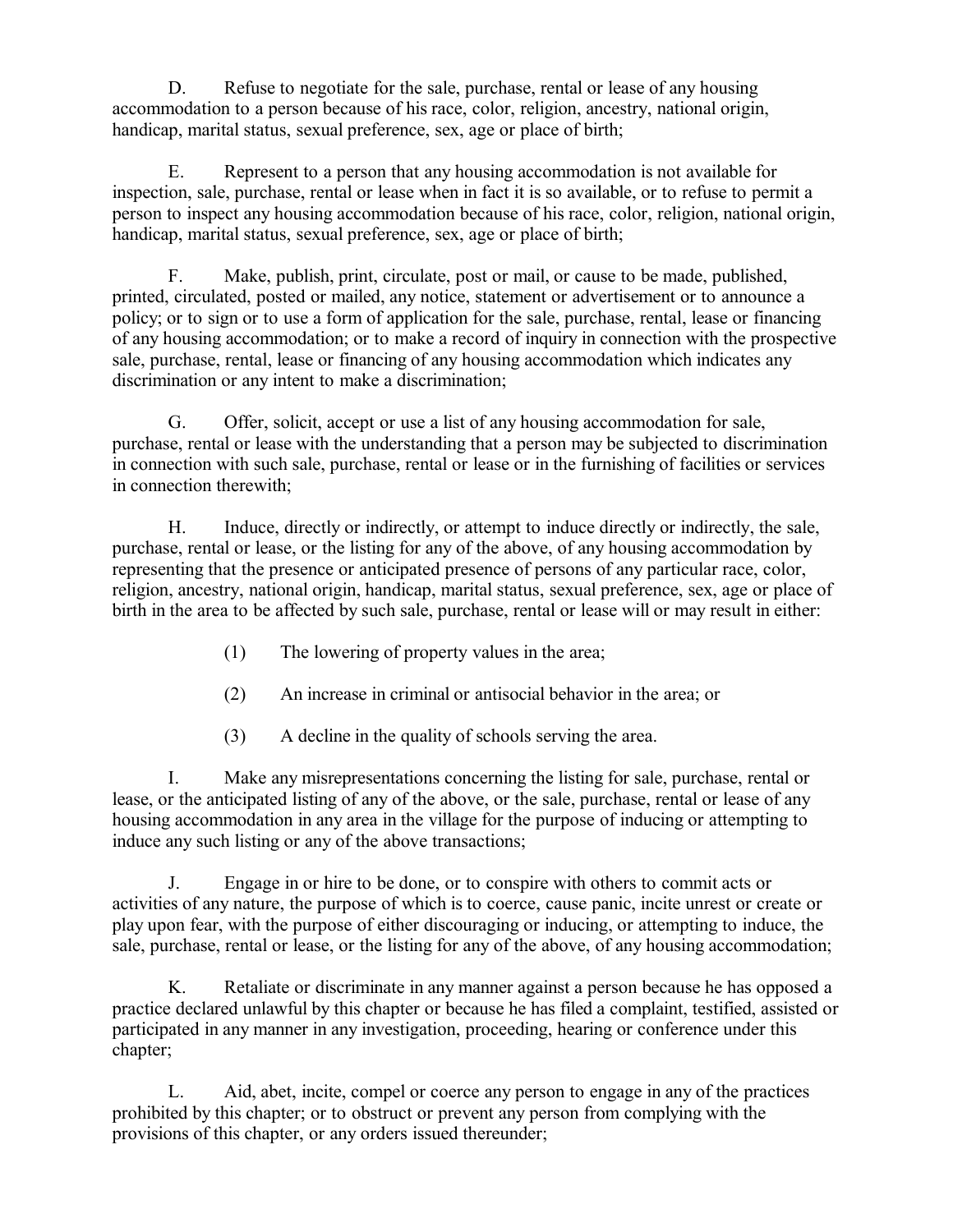M. By canvassing, commit any unlawful practices prohibited by this chapter;

N. Otherwise deny to or withhold any housing accommodation from a person because of his race, color, religion, ancestry, national origin, handicap, marital status, sexual preference, sex, age or place of birth;

O. For any bank, building and loan association, insurance company or other corporation, association, firm or enterprise whose business consists in whole or in part in the making of commercial real estate loans, deny a loan or other financial assistance to a person applying therefor for the purpose of purchasing, constructing, improving, repairing or maintaining a dwelling, or to discriminate against him in the fixing of the amount, interest rate, duration or other terms or conditions of such loans or other financial assistance because of race, color, religion, ancestry, national origin, handicap, marital status, sexual preference, sex, age or place of birth of such person or of any person associated with him in connection with such loan or other financial assistance or the purposes of such loan or other financial assistance which is to be made or given; or

P. Deny any qualified person access to or membership or participation in any multiple-listing service, real estate brokers organization or other service, organization or facility relating to the business of selling or renting dwellings, or to discriminate against him in their terms or conditions of such access, membership or participation on account of race, color, religion, ancestry, national origin, handicap, marital status, sexual preference, sex, age or place of birth.

## **§126-4. Exemptions.**

This chapter shall not apply to:

A. A religious organization, association or society or any nonprofit institution or organization operating, supervised or controlled by or in conjunction with a religious organization, association or society, which limits the sale, rental or occupancy of dwellings which it owns or operates for other than commercial purpose to persons of the same religion, or which gives preference to such persons, unless membership in such religion is restricted on account of race, color, religion, ancestry, national origin, handicap, marital status, sexual preference, sex, age or place of birth.

B. A private club not in fact open to the public, which as an incident to its primary purpose or purpose, provides lodgings which it owns or operates for other than a commercial purpose, and which limits the rental or occupancy of such lodgings to its members or gives preference to its members.

C. Any single-family house sold or rented by an owner, provided that such private individual owner does not own more than three such single-family houses at any one time; provided, further, that in the case of the sale of any such single-family house by a private individual not residing in such house at the time of such sale or who was not the most recent resident of such house prior to such sale, the exemption granted by this subsection shall apply only with respect to one such sale within any twenty-four-month period; provided, further, that such bona fide private individual owner does not own any interest in, nor is there owned or served on his behalf, under any express or voluntary agreement, title to or any right to all or a portion of the proceeds from the sale or rental of more than three such single-family houses at any one time; provided, further, that the sale or rental of any such single-family house shall be excepted from the application of this chapter only if such house is sold or rented: